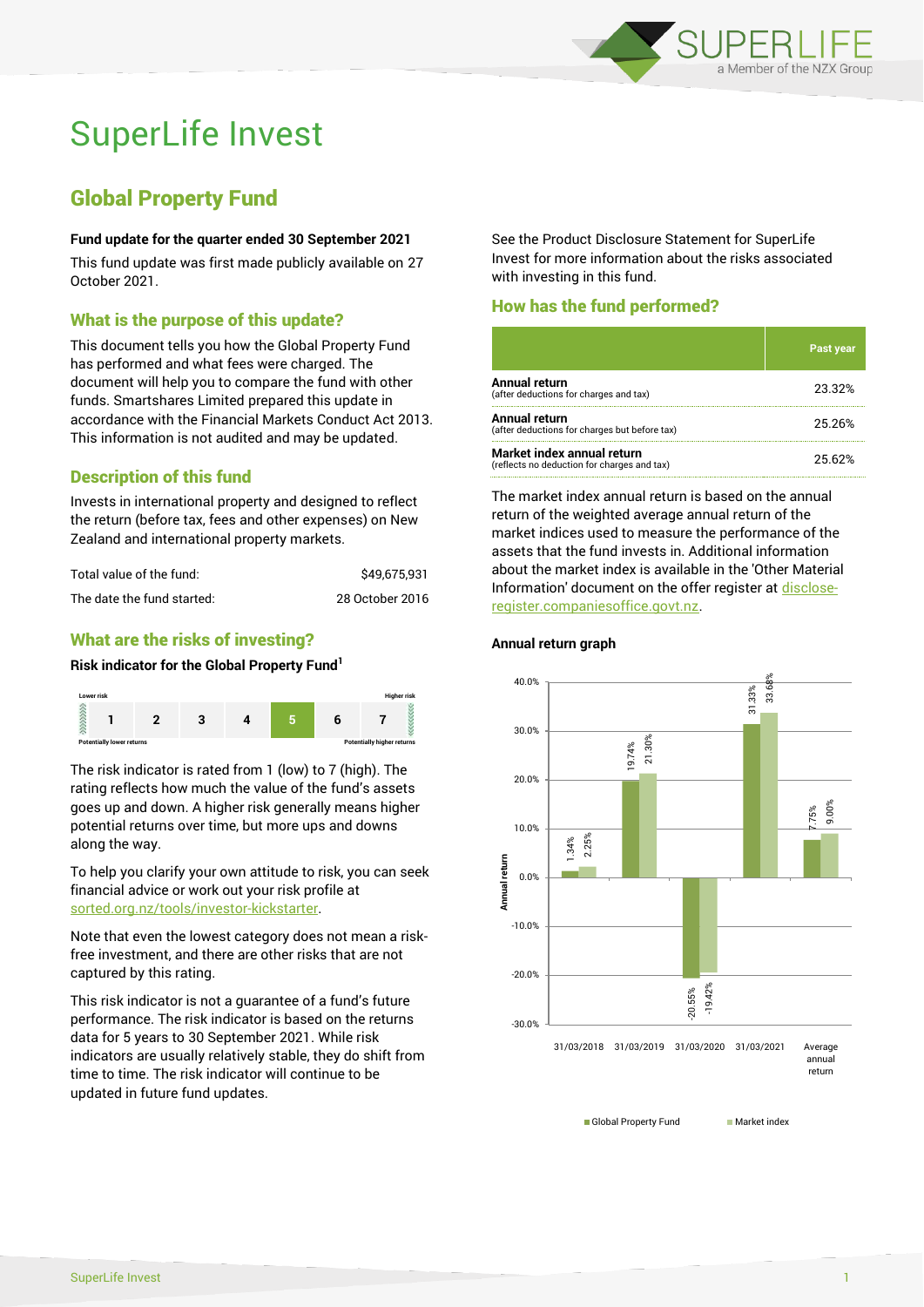

This shows the return after fund charges and tax for each year ending 31 March since the fund started. The last bar shows the average annual return since the fund started, up to 30 September 2021.

**Important:** This does not tell you how the fund will perform in the future.

Returns in this update are after tax at the highest prescribed investor rate (PIR) of tax for an individual New Zealand resident. Your tax may be lower.

# What fees are investors charged?

Investors in the Global Property Fund are charged fund charges. In the year to 31 March 2021 these were:

|                                                       | % per annum of fund's<br>net asset value |  |
|-------------------------------------------------------|------------------------------------------|--|
| <b>Total fund charges</b>                             | 0.48%                                    |  |
| Which are made up of:                                 |                                          |  |
| <b>Total management and administration</b><br>charges | 0.48%                                    |  |
| Including:                                            |                                          |  |
| Manager's basic fee                                   | 0.47%                                    |  |
| Other management and<br>administration charges        | 0.01%                                    |  |
| Other charges                                         | Dollar amount per investor               |  |
| Administration fee                                    | з<br>\$12 per annum                      |  |

Investors may also be charged individual action fees for specific actions or decisions (for example, if an investor has a financial adviser and has agreed to pay a fee to the adviser for providing financial advice). See the Product Disclosure Statement for SuperLife Invest for more information about those fees.

The fees set out above include GST where applicable.

Small differences in fees and charges can have a big impact on your investment over the long term.

# Example of how this applies to an investor

Jess had \$10,000 in the fund at the start of the year and did not make any further contributions. At the end of the year, Jess received a return after fund charges were deducted of \$2,332 (that is 23.32% of her initial \$10,000). Jess paid other charges of \$12. This gives Jess a total return after tax of \$2,320 for the year.

# What does the fund invest in?

#### **Actual investment mix**

This shows the types of assets that the fund invests in.



#### **Target investment mix**

This shows the mix of assets that the fund generally intends to invest in.

| <b>Asset Category</b>        | <b>Target asset mix</b> |
|------------------------------|-------------------------|
| Cash and cash equivalents    |                         |
| New Zealand fixed interest   |                         |
| International fixed interest |                         |
| Australasian equities        |                         |
| International equities       |                         |
| Listed property              | 100.00%                 |
| Unlisted property            |                         |
| Commodities                  |                         |
| Other                        |                         |